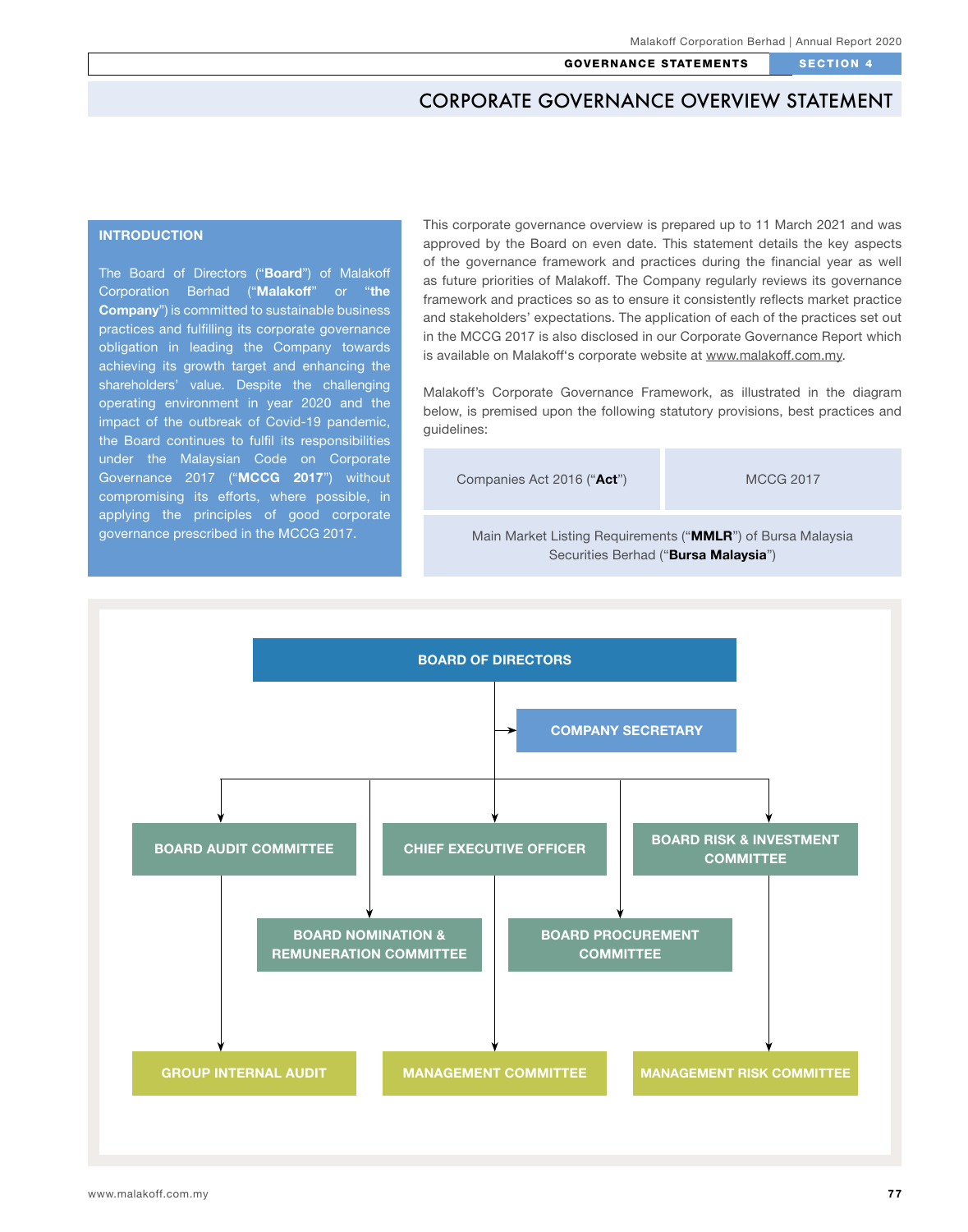# CORPORATE GOVERNANCE OVERVIEW STATEMENT

## BOARD LEADERSHIP AND EFFECTIVENESS

## **Board Activities**

The principal role of the Board of Malakoff ("**Malakoff Board**") is to govern and set the strategic direction of the Group, to guide and exercise oversight over management of Malakoff and its businesses in accordance with the purpose, value and approved strategic plans of the Malakoff Group. The strategic plans are reviewed periodically by the Board and Management to ensure their relevance to the Company's current operating environment including any changes to the Government's policies for the power industry.

The Board aims to protect and enhance the interests of its shareholders, while taking into account the interests of other stakeholders including employees, customers, suppliers and the wider community. In performing its role, the Board sets the Group's core values, adopts proper standards to ensure that the Group operates with integrity, and complies with the relevant rules and regulations. The roles and responsibilities of the Board are set out in the Board Charter which is available on the Malakoff's corporate website at www.malakoff.com.my.

The Board Charter has clearly set out the roles and responsibilities of the Malakoff Board and those matters delegated to senior management. Amongst other matters, the Senior Management is responsible for instilling and reinforcing the Group's values, implementing sound risk management and controls which accord with the risk appetite set by the Board. The Board receives reports and information about the Group from the Senior Management to enable the Board to discharge its responsibilities. The Board holds the management accountable for the performance of its delegated functions and has constructively challenged management's proposals tabled for its review and approval. This will foster a culture of accountability throughout the Group.

The Board is assisted by four Board Committees in the review and monitoring of the above functions. The Board Committees, namely Board Audit Committee ("BAC"), Board Nomination and Remuneration Committee ("BNRC"), Board Risk and Investment Committee ("BRIC") and Board Procurement Committee ("BPC"), work within their delegated authority and respective terms of reference approved by the Board.

## Chairman of the Board

The Chairman of the Board, Datuk Haji Hasni Harun, who is an Independent Non-Executive Director ("INED"), leads the Board and manages the Board's effectiveness by focusing on strategy, governance and compliance. The Board appreciates the distinct roles and responsibilities between the Chairman of the Board and the Managing Director/Chief Executive Officer. Hence, the division of responsibilities is clearly established and stated in the Company's Board Charter to ensure a balance of power and authority.

### Managing Director/Chief Executive Officer ("MD/CEO")

The Company had appointed Encik Anwar Syahrin Abdul Ajib as the new MD/CEO of the Company effective 1 December 2020 subsequent to Dato' Ahmad Fuaad Mohd Kenali relinquishing his position as CEO on 31 October 2020. The MD/CEO has the responsibility for the day-to-day management of Malakoff and its businesses with the support of the management team. Details of the members of Malakoff Management Committee ("ManCo") and ex-officio are set out on pages 66 to 75 of the Company's 2020 annual report and on the Company's website at www.malakoff.com.my.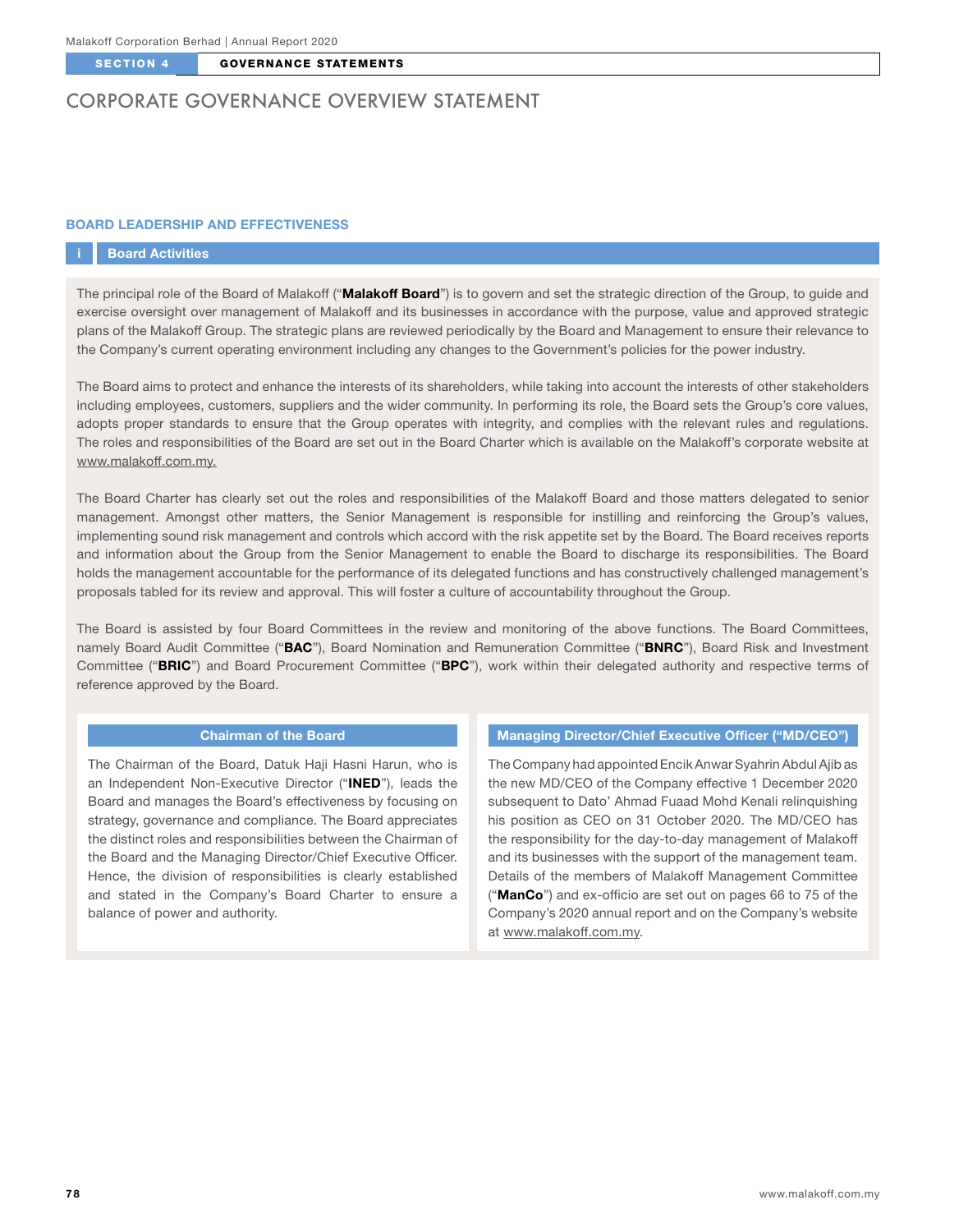## Company Secretaries

The Board is supported by the Company Secretaries who are competent and qualified under the Act. The Company Secretaries advise the Board on corporate governance related matters and the Board policies and procedures, and ensure the Board complies with the relevant rules and regulatory requirements as well as updates issued by the relevant regulatory authorities from time to time.

The Board maintains ultimate responsibility for strategy and control of Malakoff and its businesses. In fulfilling its roles and responsibilities, the key focus areas of the Board during the financial year 2020 included:

- 1. Overseeing management's performance in strategy implementation including evaluating growth opportunities to complement the existing portfolio;
- 2. Reviewing business operations and the development plans of the Company as a whole to ensure long-term shareholders' value are preserved during the critical period in year 2020 and to mitigate the impact of Covid-19 to the Company;
- 3. Reviewing and considering the Company's investment and divestment options or other strategies for value creation to Malakoff;
- 4. Reviewing and providing guidance on the implementation of strategy to address areas of underperformance and reposition the portfolio to deliver growth for the Company;
- 5. Monitoring the Group's operating performance and financial position;
- 6. Reviewing the Group's risk management framework and monitoring the Group's operation with due regard to the risk appetite set by the Board;
- 7. Monitoring the Group's health, security, safety and environment performance and overseeing the implementation of strategies to improve safety performance and enhance workplace safety awareness;
- 8. Reviewing talent management and development and the appointments of MD/CEO and two company secretaries during the year; and
- 9. Reviewing the Company's framework, policies and procedures including but not limited to the following:
	- (a) Code of Conduct

Malakoff is committed to upholding the highest standards of ethical conduct, integrity and accountability in all the business activities and operations. The Code of Conduct, which was adopted by the Board in November 2015, is published on the Company's website. It plays a crucial role in determining how the Company conducts its business and operations.

#### (b) Whistleblowing Policy

The Whistleblowing Policy was established by the Board to provide employees and third parties with proper avenue and procedure to disclose cases of improper conduct such as criminal offences, fraud, corruption, breach of Group policies and Code of Conduct or other malpractices without fear of reprisal.

In implementing this policy, a whistle-blower is assured confidentiality of identity to the extent reasonably practicable. This includes protecting the whistle-blowers from detrimental actions that may result from the disclosure of improper conduct, provided that the disclosure is made in good faith. The Whistleblowing Policy is also to ensure that fair treatment is provided to both the whistle-blower and the alleged wrongdoer when a disclosure of improper conduct is made.

Disclosure of any improper conduct can be made verbally or in writing to the Chairman of the BAC via a letter or e-mail to whistleblowing@malakoff.com.my.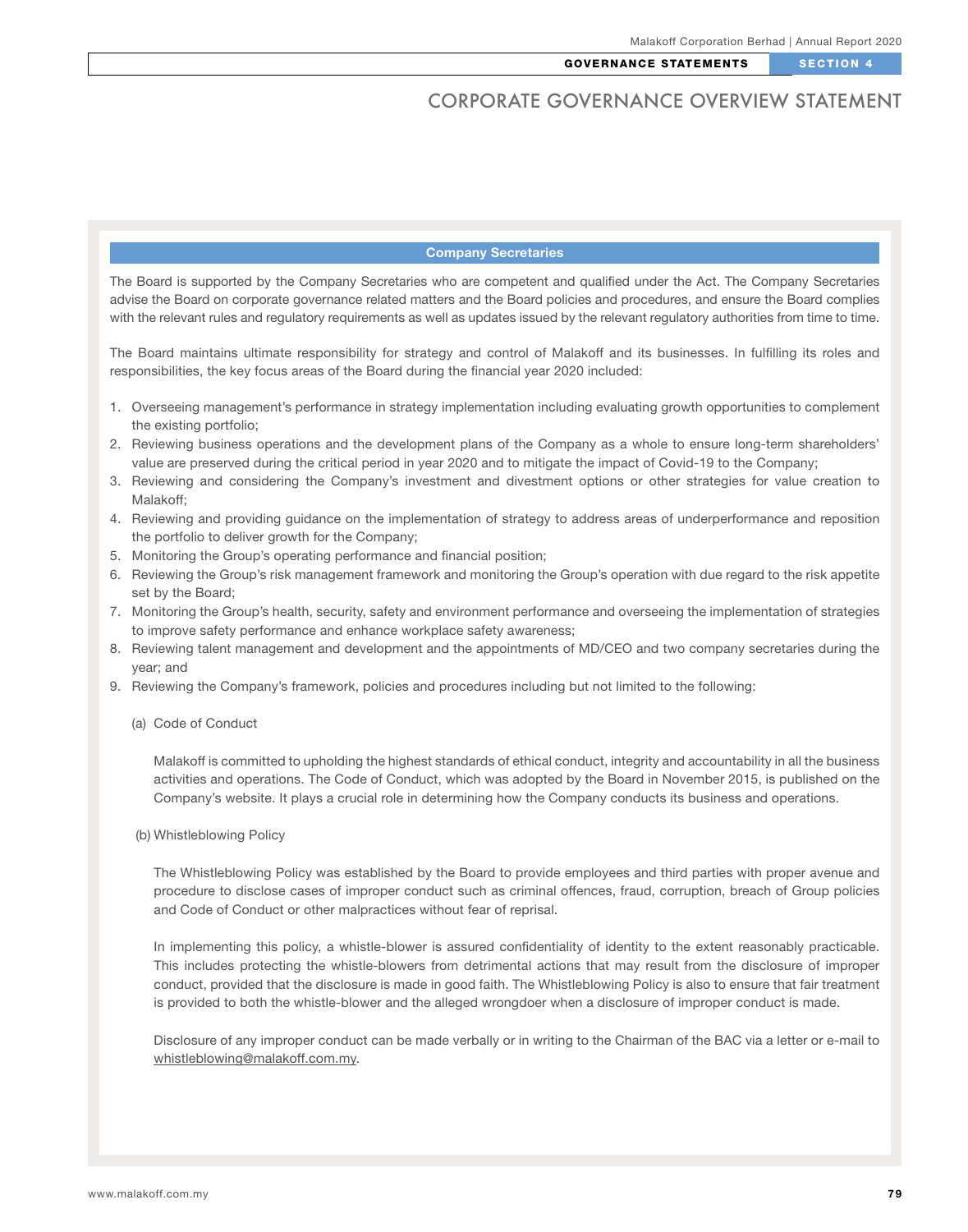# CORPORATE GOVERNANCE OVERVIEW STATEMENT

# **Board Composition**

## Board Size and Structure

Malakoff recognises an effective Board composition that continues to include directors who collectively bring an appropriate mix of skills, commitment and diversity (including gender diversity) to Board decision-making. The Board takes cognizance of the benefits of having a diverse range of skills, knowledge, experience, background and gender among its members which would promote effective Board deliberations and robust decision making where matters are viewed from wider and broader perspectives. Since the adoption of diversity policy on 21 November 2016, the Board regularly reviews the current and desired skills and experience of each Director and the Board as a whole, taking into consideration the specialised and changing environment that the Company operates within.

The Board currently comprises eight directors with seven nonexecutive directors and one newly appointed executive director, who is the Managing Director ("MD") of the Company. Four out of the seven non-executive directors are INED and the remaining three are non-independent and non-executive directors ("NINED").

The composition of the Board meets the MMLR of Bursa Malaysia which requires a minimum of two or one-third, whichever is the higher, as independent directors ("ID") including the Chairman. The current Board comprises at least 50% IDs and has met the practice as set out in MCCG 2017. The Board considers the current Board size to be optimal in ensuring swift decision making and at the same time, effective discharge of its duties and responsibilities.

The summary of Board Composition as at 31 December 2020 is set out below:



The Board is of the view that the tenure profile of each of its directors is appropriately balanced and Board succession and renewal planning is properly managed over the medium to longer term including the appointment of additional women directors to fulfil the 30% proposed threshold under the MCCG 2017.

## Re-election and Re-appointment of Directors

Pursuant to the Company's Constitution, all Directors must submit themselves for re-election at least once every three years. The Company's Constitution also mandates one-third of the Board shall retire from office every year and shall be eligible for re-election at the Annual General Meeting ("AGM") of the Company. In this respect, two non-executive directors ("NED") namely Datuk Haji Hasni Harun and Dato' Sri Che Khalib Mohamad Noh, would be retiring at the forthcoming AGM together with the newly appointed MD/CEO, Encik Anwar Syahrin Abdul Ajib. They have offered themselves for re-election at the said AGM.

In determining the eligibility of the retiring Directors to stand for reelection, the BNRC considered the performance and contribution of the Directors seeking re-election before the names of these Directors are submitted and recommended by the Board to the shareholders for re-election into office. For the financial year in review, this was done through a Board assessment with the facilitation of the Company Secretary whereby Board members were required to conduct a peer assessment of other Directors in areas amongst others, his/her knowledge, skills, qualifications and contributions to Board proceedings.

As for the MD/CEO, the BNRC and Board had reviewed his educational background and working experience in detail prior to the proposed appointment of Encik Anwar Syahrin. The BNRC and Board are of the view that the MD/CEO should be given the opportunity to prove his ability of stewardship with a longer period of observance and, hence, recommended the MD/CEO be re-elected at the forthcoming AGM.

The BNRC's recommendations on the Directors standing for re-election at the forthcoming AGM are stated in Explanatory Note 2 under the Notice of the 15<sup>th</sup> AGM.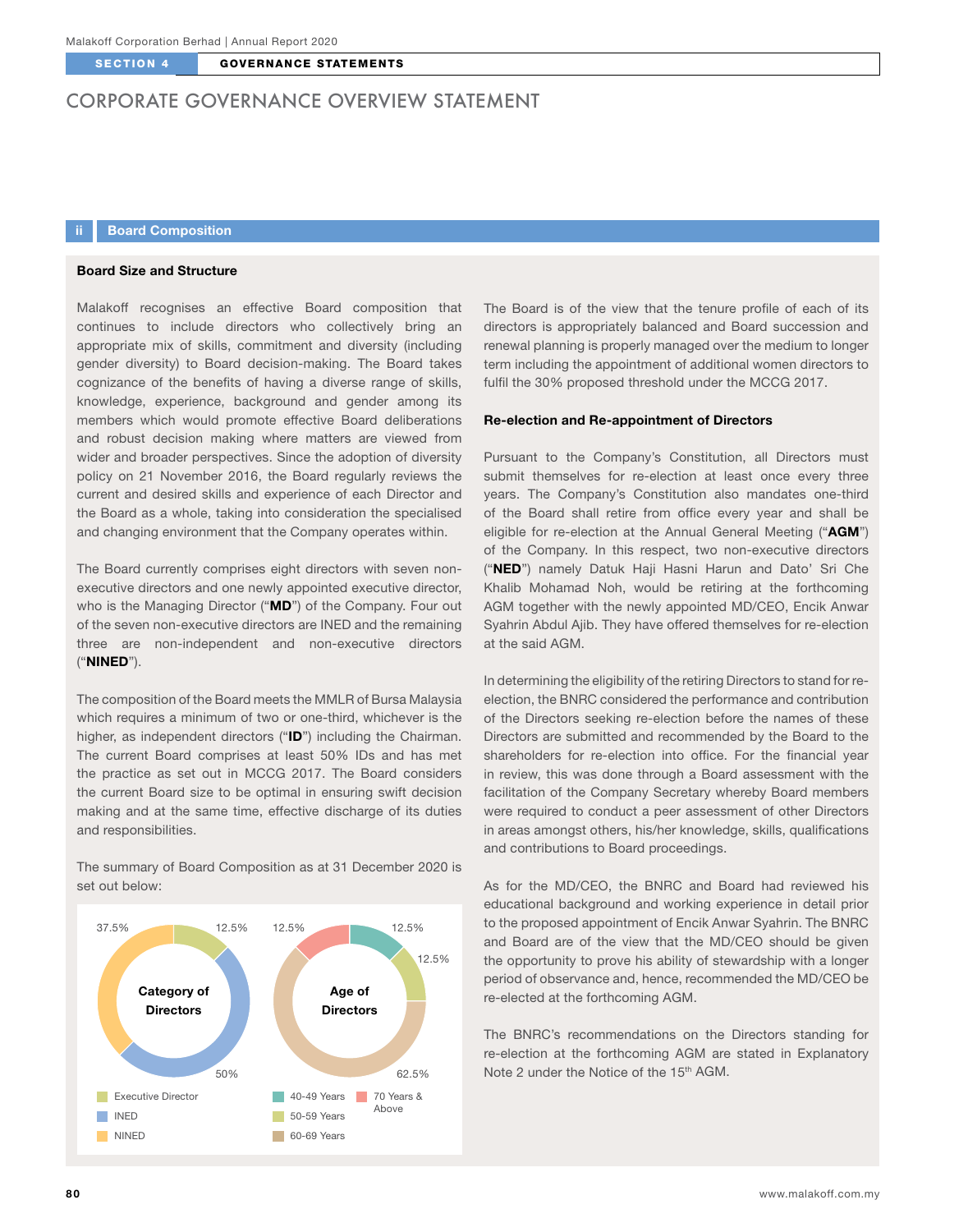### Board Independence

IDs bring views and judgment to the Board deliberation and decision which are independent of the management and free from any business or other relationship that could be perceived to materially interfere with the exercise of objective, unfettered or independent judgement. The Board will ensure the selection of IDs is premised on the basis that the candidate is independent of management, free of any interests, position, association, business or other relationship that might influence, or could reasonably be perceived to influence, the independent exercise of their judgement.

Prior to accepting any new director on the Board, each new INED is required to declare his/her interests and relationship to the Board through the submission of an independent assessment form, which information will form the basis for the Board's consideration of accepting the ID to the Board.

The Board also reviews the interests declared by the Directors regularly and considers all business relationships between Malakoff Group and the Directors or companies in which they are directors or substantial shareholders. In each of these business relationships, the interested Directors would abstain from all deliberations and decisions on the proposal. The Board takes due consideration of any changes to the NEDs' interests, positions, associations or relationships that could bear upon their independence.

The Board conducts formal assessment on Directors' independence annually to ensure that there are independent elements that fit the Company's objectives and strategic goals. The results of the independent assessment for IDs will be tabled at the Board for discussion.

In terms of Term Limit and Retirement Age of IDs, these had been reflected in the Company's Policy on Independent Non-Executive Directors Tenure ("INED Policy"). An INED who has reached the cumulative nine-year limit may, subject to thorough assessment of the BNRC and approval of the Board, be recommended for retention as INED by shareholders' approval annually, or the INED will be re-designated as a Non-ID of the Company. The tenures of Malakoff's IDs have not exceeded a cumulative term of nine years since its listing in May 2015 and will only be due in May 2024. The years of service of the IDs as at 31 December 2020 are summarised below:



The Board has reviewed the position and relationship of all Directors in office as at the date of the 2020 annual report and considered that all four INEDs fulfilled the independence criteria as IDs and are independent.

#### Succession Planning

The Board recognises that succession planning is an integral part of the Board's corporate governance practices to ensure continuity in meeting the Group's long-term goals and objectives. Hence, in sourcing for candidates, the BNRC reviews the recommendations from the major shareholders, who have better understanding of the needs and complexity of the Company, enabling the recruitment of new director(s), and also engages external search firms to find appropriate candidates if necessary.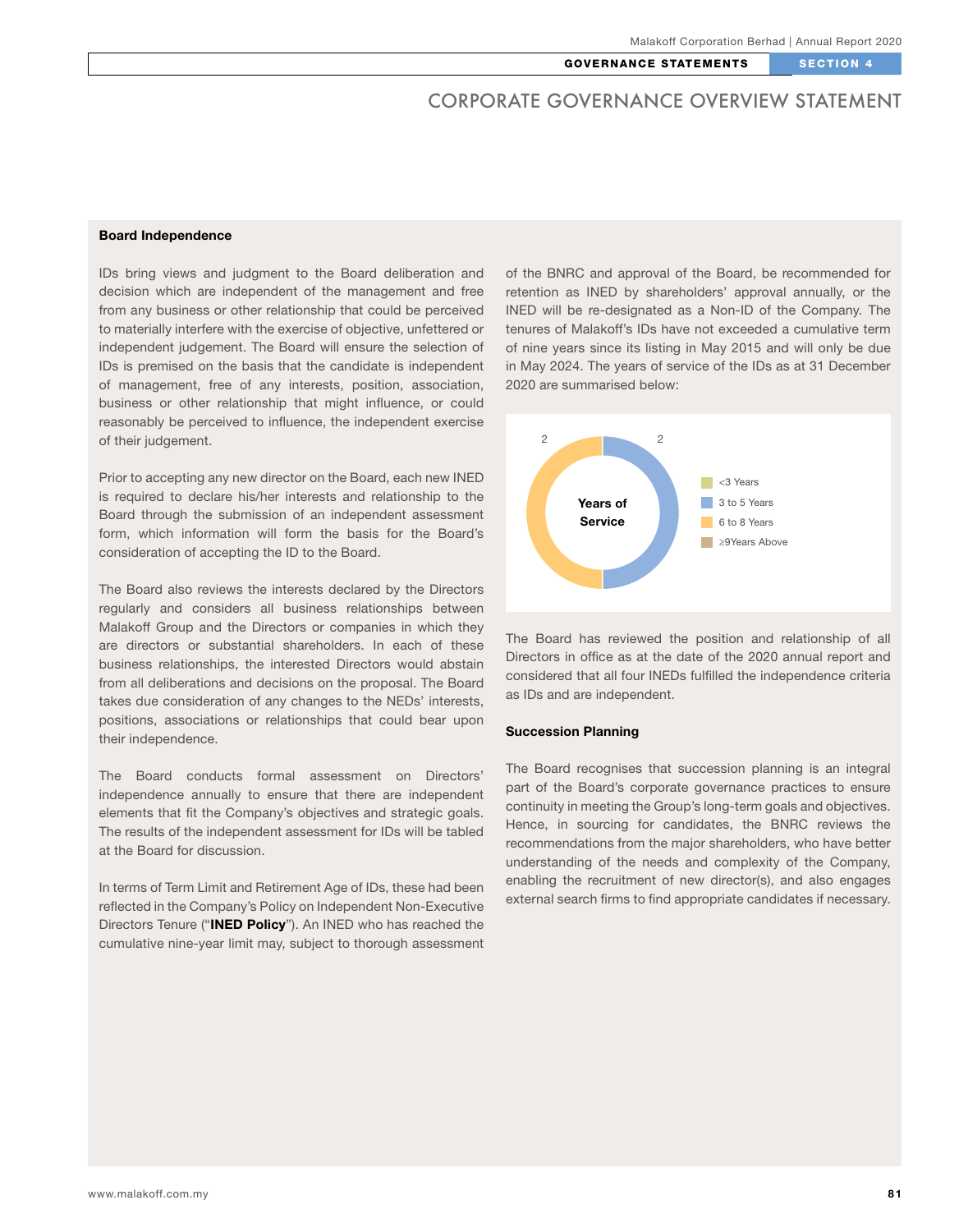# CORPORATE GOVERNANCE OVERVIEW STATEMENT

## iii Board Meetings

The Board convened ten Board meetings during the year, five of which are scheduled meetings and the other five are on ad hoc basis to consider urgent matters. All Directors have full attendance to the scheduled Board meetings.

Details of each Director's attendance to the Board meetings held during the year are tabulated below:-

| <b>Name of Directors</b>                                | No. of meetings attended |
|---------------------------------------------------------|--------------------------|
| Datuk Haji Hasni Harun                                  | 10 of 10                 |
| Anwar Syahrin Abdul Ajib (appointed on 1 December 2020) | $2$ of $2$               |
| Dato' Sri Che Khalib Mohamad Noh                        | 10 of 10                 |
| Cindy Tan Ler Chin                                      | $10$ of $10$             |
| Datuk Ooi Teik Huat                                     | 10 of 10                 |
| Datuk Dr. Syed Muhamad Syed Abdul Kadir                 | $10$ of $10$             |
| Datuk Idris Abdullah                                    | 10 of 10                 |
| Datuk Rozimi Remeli                                     | 10 of 10                 |

The Board is committed to meet at least four times a year after the end of each financial quarter where the unaudited quarterly results would be reviewed and approved before being released to Bursa Malaysia. Meeting dates for the whole year are scheduled in advance and the calendar for the Board and Board Committees' meetings is circulated to the Directors before the commencement of each financial year to enable the Directors to plan their schedule in advance.

Every effort is made to ensure timely circulation of notices, agenda and meeting materials to the Board to provide sufficient time for the Directors to prepare for Board meetings and to facilitate effective Board discussion. All deliberations and decisions made at the Board meetings are recorded by the Company Secretaries where the minutes of meetings would be circulated to the Board for review before the minutes of meeting are confirmed at the next Board meeting.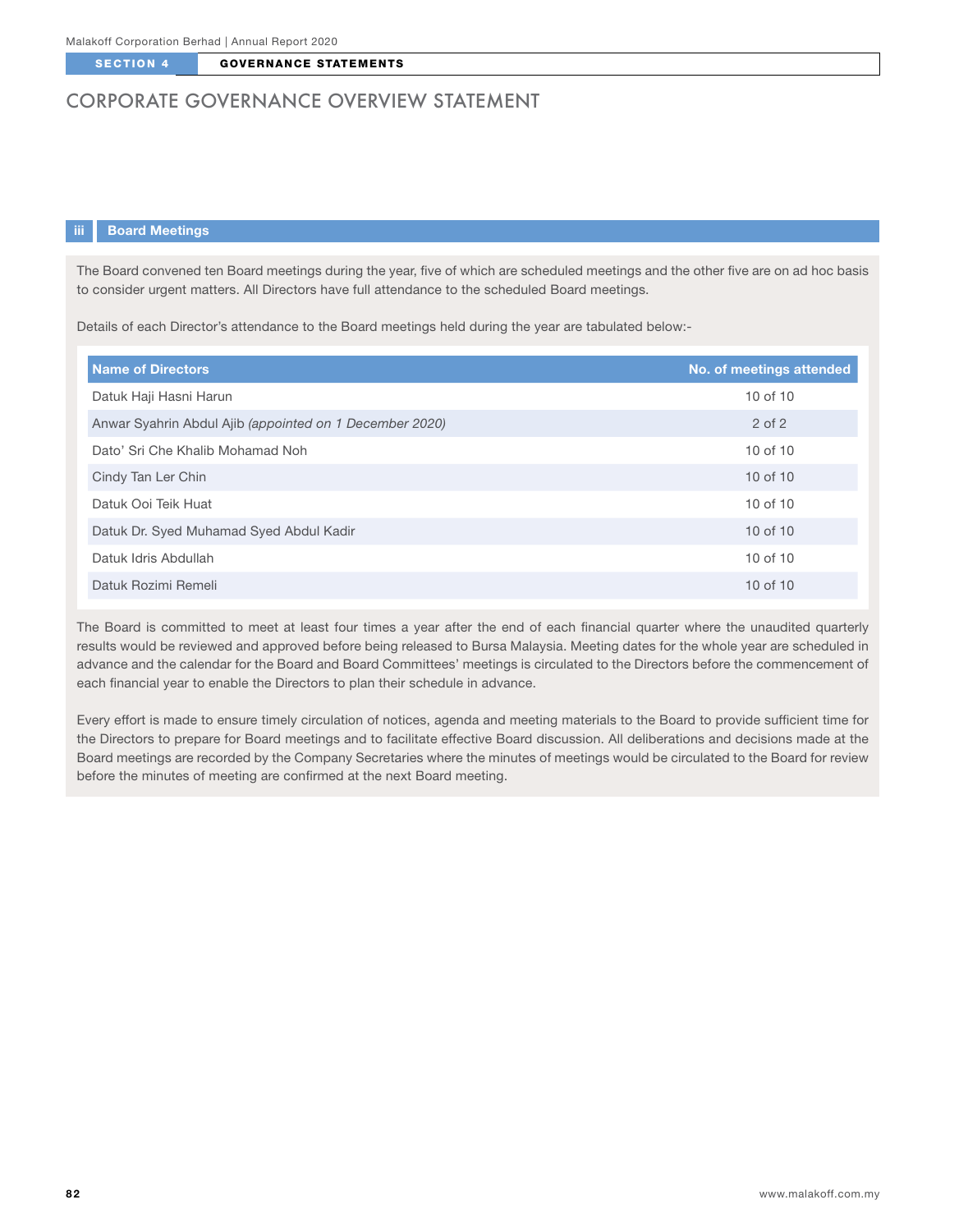# iv BNRC

The composition of BNRC of Malakoff remains with four members with a majority being INEDs. The Chairman of the BNRC, Datuk Haji Hasni Harun, is an INED. The roles and responsibilities of BNRC are set out in its terms of reference which are available on the Company's website.

The BNRC held six meetings during the FY2020 to review the nomination and remuneration matters related to the Board and Management and make the necessary recommendations to the Board for approval. The Chairman of BNRC reports to the Board after each BNRC meeting.

The key activities of the BNRC during FY2020 are summarised below:-

## Nominating Matters

- (a) Board Composition and Succession Planning
	- reviewed the size and composition of the Board and Board Committees as well as the Boards of the subsidiaries.
	- made recommendation on the composition of the Boards of subsidiaries and appropriate nominees to represent Malakoff on the Boards of these companies.
	- reviewed the succession planning for CEO-1 positions.

(b) Recruitment/Appointment of Directors

- reviewed the skills, expertise, knowledge and experience of an executive director for appointment on the Board as MD/CEO (Encik Anwar Syahrin).
- identified and evaluated candidacy of director and made the necessary recommendations to the Board for approval.
- (c) Nomination of New Nominees on the Boards of the Subsidiaries/Associate Companies
	- reviewed the background, skills, expertise, knowledge and experience of the management team proposed by the CEO to be in the pool for nominee directors for selection to the Boards of Malakoff's local and overseas subsidiaries and associates.
	- evaluated the candidacy of directors to the Boards of local and overseas subsidiaries and associates and made the necessary recommendations to the Board.

(d) Directors' Retiring by Rotation

- reviewed the performance of the Directors retiring by rotation and recommended to the Board on the re-election of Directors.
- two NEDs and the new MD are subject to retirement and re-election at this AGM.
- recommended the re-election of directors based on the results of the peer review assessment on their performance on the Board for FY2020 and observance of the new Director's ability of adaption and performance.
- (e) Board Evaluation
	- conducted the Board evaluation exercise in respect of the effectiveness of the Board and the Board Committees for FY2020.
	- reviewed the results of the Board evaluation and proposed appropriate action plans to improve on areas of weaknesses and increase effectiveness of the Board.
	- reviewed the training needs of the Directors.
- (f) Organisation Restructuring
	- reviewed and recommended the organisation restructuring proposed by the CEO for the Board's approval.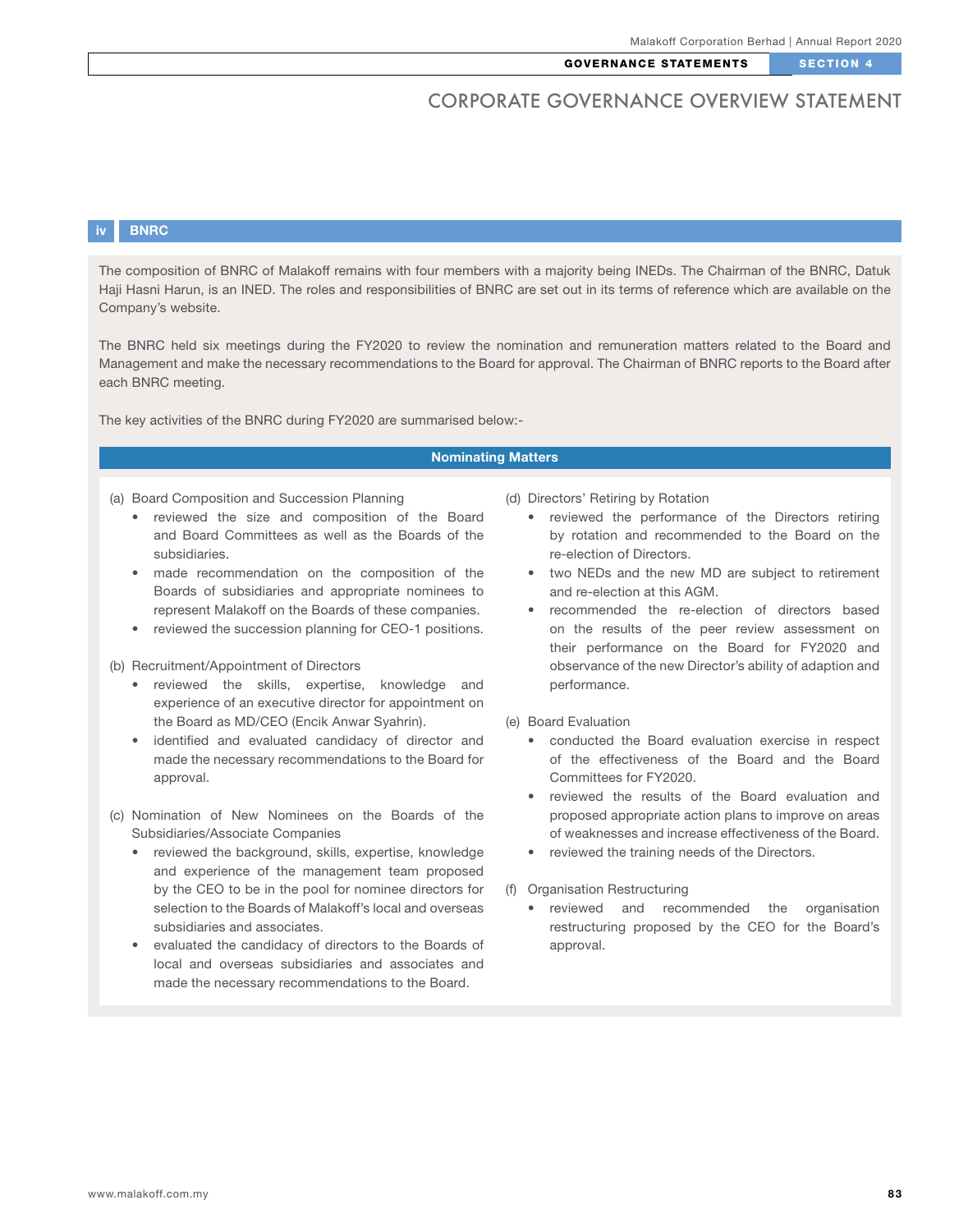# CORPORATE GOVERNANCE OVERVIEW STATEMENT

#### Remuneration Matters

#### (a) Remuneration for the Malakoff Group

- recommended bonus pool for the Group based on the achievement of the Corporate KPIs.
- recommended salary increments and bonus quantum for the Group as well as the CEO and his target group.

#### (b) Directors' Remuneration Framework

The remuneration package for the executive director is structured to link rewards to corporate and individual performance. It comprises salary, allowances, bonuses and other customary benefits as accorded by comparable companies. The MD/CEO's bonuses are determined by the performance during the year against individual KPIs approved by the Board. The executive director recuses himself from deliberation and voting on his remuneration at the Board meeting. The BNRC reviews the performance of the executive director annually and submits its views/recommendations to the Board on adjustments in remuneration and/or rewards to reflect the executive director's contributions towards the Group's achievements for the year.

The NEDs are remunerated through fixed monthly fees or allowances, meeting allowances and benefits-in-kind, such as annual leave passage and the reimbursement of business peripherals. The level of remuneration of NEDs reflects the current demanding challenges in discharging their fiduciary duties, roles and responsibilities, whether individually or collectively, as well as the complexity of the Company's operations and the industry and to also reflect the experience and level of responsibilities undertaken by the NEDs of Malakoff. The remuneration of NEDs is not based on commission, percentage of profits, or turnover and does not include commission based on the percentage of turnover of the Company. Based on the above, a proposed increase of fixed monthly fees for the NEDs (except of the Non-Executive Chairman) had been tabled and approved by the shareholders at the 14<sup>th</sup> AGM of the Company.

The details of the remuneration received by the MD/CEO and NEDs for the financial year ended 31 December 2020 are set out in the table below:

| <b>MD/CEO (ED) (Appointed on 1 December 2020)</b> |                   |                                  |                                                  |                                                                          |              |                     |                                                              |                      |                      |
|---------------------------------------------------|-------------------|----------------------------------|--------------------------------------------------|--------------------------------------------------------------------------|--------------|---------------------|--------------------------------------------------------------|----------------------|----------------------|
|                                                   |                   | <b>Other Allowances*</b><br>(RM) |                                                  | <b>Meeting Allowances</b><br>of Board and Board<br><b>Committees(RM)</b> |              | <b>Other</b>        | <b>Estimated</b><br><b>Monetary Value</b><br>of Benefits-in- | <b>Total</b><br>(RM) |                      |
| <b>Name of Director</b>                           | Salaries*<br>(RM) |                                  | <b>Company Subsidiaries Company Subsidiaries</b> |                                                                          |              | Emoluments*<br>(RM) | <b>Kind</b><br>(RM)                                          |                      | Company Subsidiaries |
| Anwar Syahrin<br>Abdul Ajib                       | 110,000,00        | 1.000.00                         | $\overline{\phantom{a}}$                         | $\overline{\phantom{0}}$                                                 | $6.500.00**$ | 6.000.00            | 2.333.57                                                     | 119.333.57           | 6,500.00             |
| Sub-total for ED                                  | 110,000,00        | 1.000.00                         | $\qquad \qquad$                                  | $\qquad \qquad$                                                          | $6.500.00**$ | 6.000.00            | 2.333.57                                                     |                      | 125.833.57           |

*\* Salaries, other emoluments and allowances are paid to the MD/CEO as per his employment remuneration package.*

*\*\* Meeting allowances for Board meetings payable by the subsidiaries of Malakoff, Malaysian Shoaiba Consortium Sdn Bhd ("MSCSB") and Alam Flora Sdn Bhd ("Alam Flora") are shared on an equal basis between Malakoff and the ED.*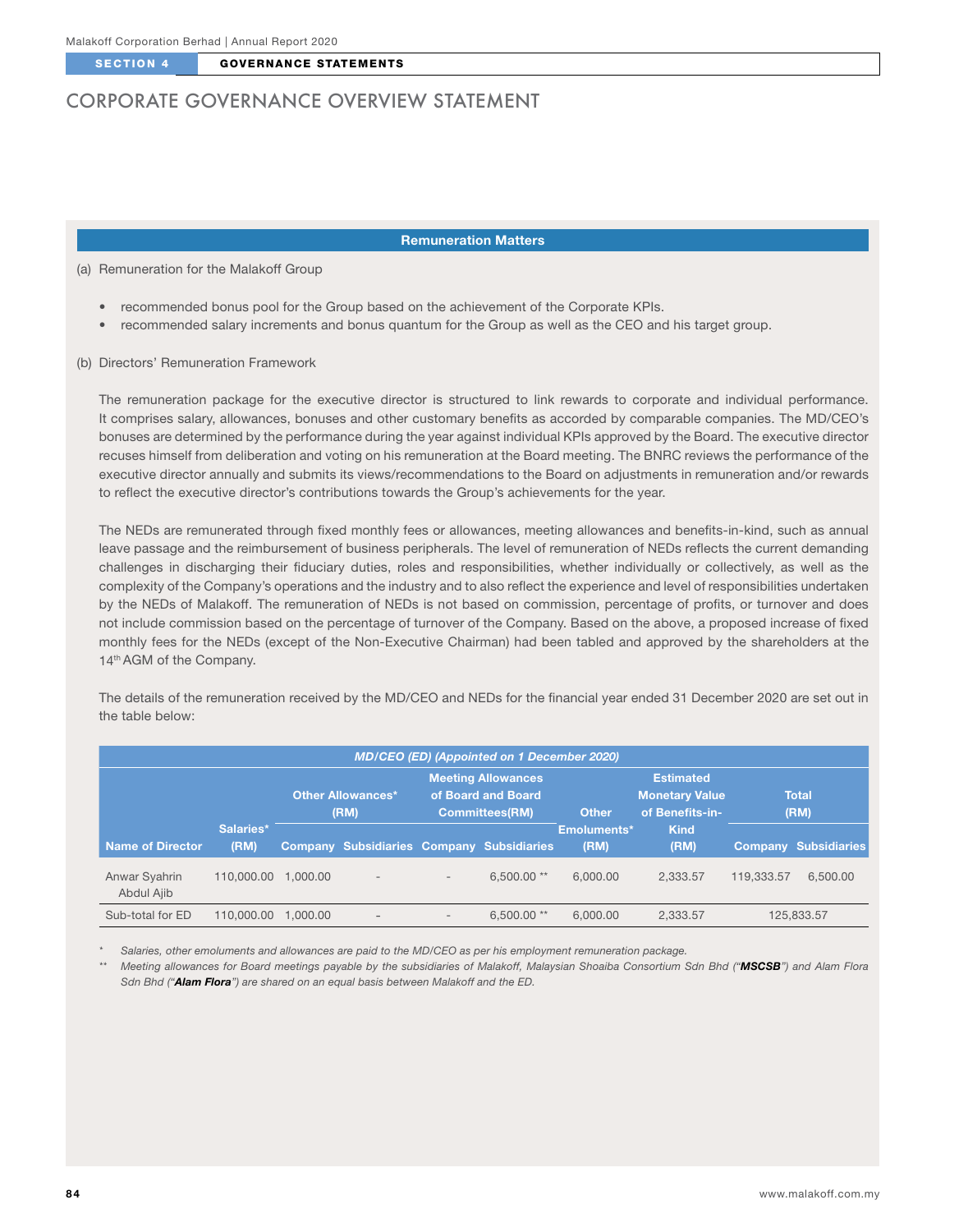|                                                  |                           |                                                                                   |                          | <b>NED</b>                                  |                          |                                                                         |            |              |
|--------------------------------------------------|---------------------------|-----------------------------------------------------------------------------------|--------------------------|---------------------------------------------|--------------------------|-------------------------------------------------------------------------|------------|--------------|
|                                                  | <b>Directors'</b><br>fees | <b>Board Committee/</b><br><b>Subsidiary Monthly</b><br><b>Allowances</b><br>(RM) |                          | <b>Meeting</b><br><b>Allowances</b><br>(RM) |                          | <b>Monetary Value</b><br>of Benefits-in-<br><b>Other</b><br><b>Kind</b> |            | <b>Total</b> |
| <b>Name of Director</b>                          | (RM)                      | Company                                                                           | <b>Subsidiaries</b>      | <b>Company</b>                              | <b>Subsidiaries</b>      | <b>Allowances</b> <sup>a</sup>                                          | (RM)       | (RM)         |
| Datuk Haji Hasni Harun                           | 360,000.00                | 36,000.00                                                                         | $\overline{\phantom{a}}$ | 39,500.00                                   | 21,000.00 <sup>b</sup>   | 25,000.00                                                               | 36,156.09° | 517,656.09   |
| Dato' Sri Che Khalib<br>Mohamad Noh <sup>d</sup> | 100,050.00                | 24,000.00                                                                         | 52,241.40 <sup>e</sup>   | 39,500.00                                   | $2,000.00$ <sup>e</sup>  | 29,962.50 <sup>f</sup>                                                  |            | 247,753.90   |
| Cindy Tan Ler Chin                               | 100.050.00 <sup>9</sup>   | 24.000.00 <sup>9</sup>                                                            | $\qquad \qquad -$        | 47,500.00                                   | $\overline{\phantom{a}}$ | 5,000.00                                                                |            | 176,550.00   |
| Datuk Dr. Syed<br>Muhamad Syed<br>Abdul Kadir    | 100,050.00                | 96,000.00                                                                         |                          | 64,500.00                                   |                          | 5,000.00                                                                |            | 265,550.00   |
| Datuk Idris Abdullah                             | 100,050.00                | 90,000.00                                                                         | 60,000.00 <sup>e</sup>   | 64,500.00                                   | $2,000.00$ <sup>e</sup>  | 5,000.00                                                                |            | 321,550.00   |
| Datuk Ooi Teik Huat                              | 100,050.00                | 30,000.00                                                                         | $\overline{\phantom{a}}$ | 52,500.00                                   | $\qquad \qquad -$        | $\qquad \qquad -$                                                       |            | 182,550.00   |
| Datuk Rozimi Remeli                              | 100.050.00                | 54,000.00                                                                         |                          | 67,500.00                                   | $\qquad \qquad -$        |                                                                         |            | 221,550.00   |
| <b>Sub-total for NED</b>                         | 960,300.00                | 354,000.00                                                                        | 112,241.40               | 375,500.00                                  | 25,000.00                | 69,962.50                                                               | 36,156.09  | 1,933,159.99 |

*Notes:*

*a. Other allowances paid by Malakoff to the NEDs comprising annual leave passage and annual supplemental fees.* 

*b. Meeting allowances for Board meetings payable by the subsidiary of Malakoff, MSCSB.*

*c. Benefits-in-kind paid to the Chairman of Malakoff comprising company car and reimbursement of petrol.* 

*d. Directors' remuneration is shared on an equal basis between MMC Corporation Berhad ("MMC") and the NED who is nominated by MMC.*

*e. Monthly allowances and meeting allowances payable by the subsidiary of Malakoff, Alam Flora.*

*f. Annual leave passage & supplemental fees claimed for year 2019 and 2020.*

*g. Directors' fees and Board Committee allowances are shared on an equal basis between Employees Provident Fund Board ("EPF") and the NED who is nominated by EPF.*

| l Total (ED & NEDs) l              | $\sqrt{1070,300.00}$ 355,000.00 112,241.40 375,500.00 31,500.00 $\sqrt{1000}$ |            |            | 75.962.50 | 38.489.66 | 2.058.993.56 |
|------------------------------------|-------------------------------------------------------------------------------|------------|------------|-----------|-----------|--------------|
| Total remuneration at 1.070.300.00 |                                                                               | 467.241.40 | 407.000.00 | 75.962.50 | 38.489.66 | 2.058.993.56 |
| Group level                        |                                                                               |            |            |           |           |              |

The approval of shareholders on the remuneration and benefits payable to the Directors for the next term would be sought at the 15<sup>th</sup> AGM.

## **Board Effectiveness**

The Board through the BNRC reviews its performance and the performance of individual directors on a yearly basis. Since the listing of the Company in 2015, this process was led by an external consultant for three years. In the subsequent years when a consultant is not engaged, the yearly Board assessment exercise was conducted internally and facilitated by the Company Secretaries to evaluate the overall effectiveness of the Board and individual Directors for FY2018 to FY2020.

The evaluation was carried out through the feedback obtained from each Board member who is required to complete a set of customised questionnaires, designed to evaluate the current Board composition and activities. This Board assessment covers the evaluation of the Board effectiveness in terms of its structure, Board operation and interaction, Board communication and its roles and responsibilities as well as a combination of self and peer assessment. The Board's responses and feedback to the questionnaires are collated and thereafter analysed for formulation of action plans with a view to improve on areas identified by the Board to require more focus and room for improvement. The BNRC, upon discussion of the results of the assessment, had presented the findings to the Board.

Nevertheless, the Board would consider engaging an independent consultant to facilitate periodic review of the Board's performance for Malakoff as recommended by the MCCG 2017.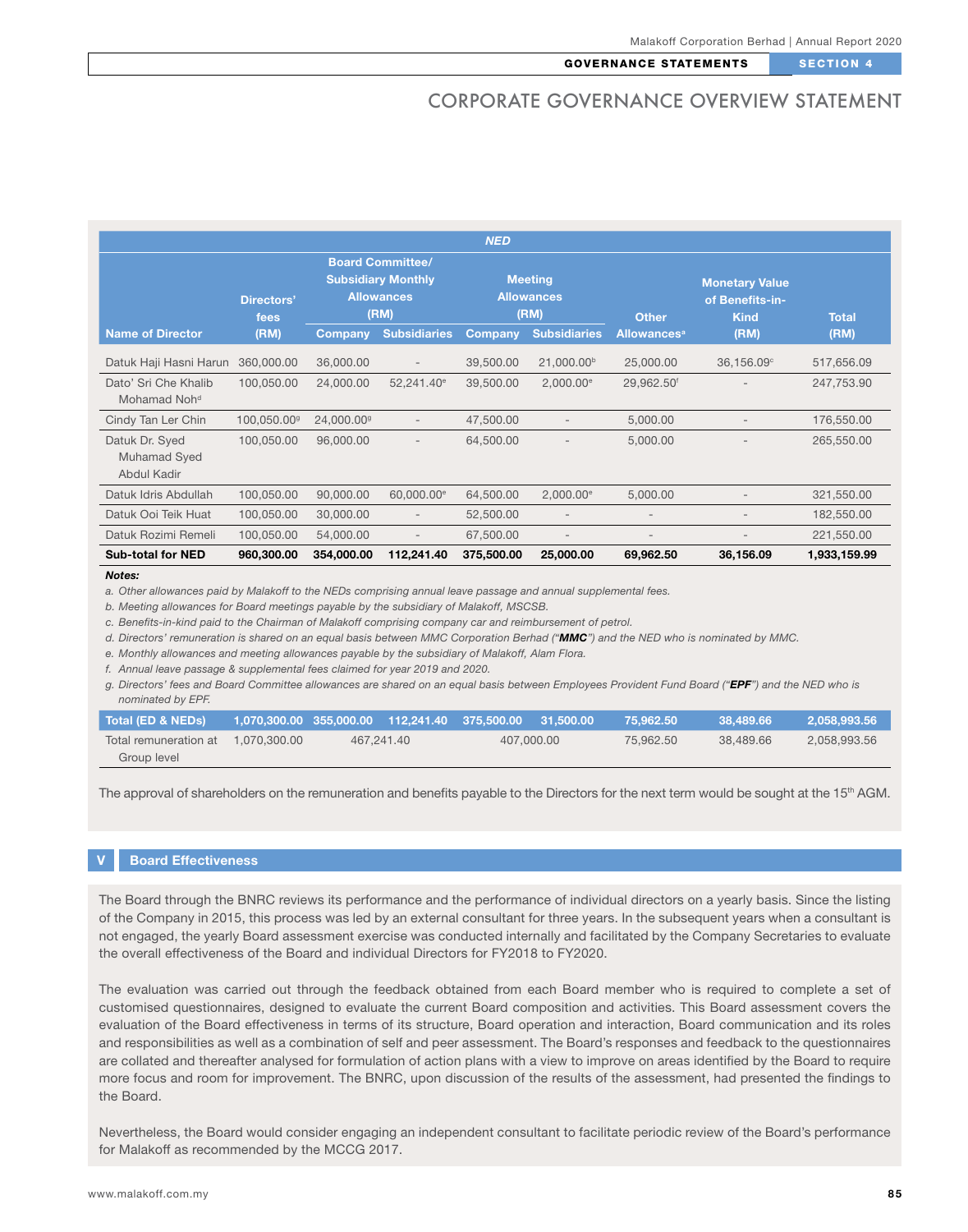# CORPORATE GOVERNANCE OVERVIEW STATEMENT

## vi Directors' Training

The Board is always mindful of the importance of continuous education for its members to update their knowledge and enhance their skills so that they are sufficiently equipped to perform their duties and be more ready to address and meet the challenges faced by the Company and the Board.

During the year, the Board members (including the new MD/CEO) attended in-house training organised by MMC Corporation Berhad entitled "Cyber Security Awareness and Budget Tax 2021 Proposals". The Company Secretary also circulates regular updates on training programmes from various organisations to the Directors on periodic basis for their consideration for participation.

All Directors had attended at least one training session, in compliance with paragraph 15.08(2) and Appendix 9C (Part A, paragraph 28) of the MMLR of Bursa Malaysia. Details of the trainings attended by Board members are as follows:-

| <b>Name of Directors</b>                      | <b>Conference/Training Programmes Attended</b>                                                                                                                                                                                                                                                                                                                                                       | <b>Date</b>                                                                                |
|-----------------------------------------------|------------------------------------------------------------------------------------------------------------------------------------------------------------------------------------------------------------------------------------------------------------------------------------------------------------------------------------------------------------------------------------------------------|--------------------------------------------------------------------------------------------|
| (Chairman)                                    | Datuk Haji Hasni Harun 1. Managing Recurrent Related Party Transactions<br>2. Cyber Security Awareness and Budget Tax 2021 Proposals                                                                                                                                                                                                                                                                 | 27 October 2020<br>16 December 2020                                                        |
| Anwar Syahrin<br>Abdul Ajib (MD/CEO)          | 1. Raising Defences: Section 17A, MACC Act<br>2. Cyber Security Awareness and Budget Tax 2021 Proposals                                                                                                                                                                                                                                                                                              | 8 January 2020<br>16 December 2020                                                         |
| Dato' Sri Che Khalib<br>Mohamad Noh           | 1. Shariah Governance and Shariah Compliant Culture in Islamic Financial<br>Institutions                                                                                                                                                                                                                                                                                                             | 30 June 2020<br>16 December 2020                                                           |
|                                               | 2. Cyber Security Awareness and Budget Tax 2021 Proposals                                                                                                                                                                                                                                                                                                                                            |                                                                                            |
| Cindy Tan Ler Chin                            | Cyber Security Awareness and Budget Tax 2021 Proposals<br>1.<br>2. Managing Performance Session                                                                                                                                                                                                                                                                                                      | 16 December 2020<br>21-24 December 2020                                                    |
| Datuk Ooi Teik Huat                           | 1. The Quiet Transformation of Corporate Governance<br>Malaysia Budget 2021 - Presentation by Ernst & Young<br>2.<br>Cyber Security Awareness and Budget Tax 2021 Proposals<br>3.                                                                                                                                                                                                                    | 3 December 2020<br>9 December 2020<br>16 December 2020                                     |
| Datuk Idris Abdullah                          | Epidemics, Pandemics and Outbreaks<br>1.<br><b>Digital Transformation</b><br>2.<br>3. How to be an Effective Non-Executive Director in Disruptive World<br>4. Artificial Intelligence in Marketing<br>5. Cyber Security Awareness and Budget Tax 2021 Proposals                                                                                                                                      | 1 April 2020<br>13 April 2020<br>21 September 2020<br>16 December 2020<br>16 December 2020 |
| Datuk Dr. Syed<br>Muhamad<br>Syed Abdul Kadir | Briefing on the Corporate Liability Provision under Section 17A MACC Act<br>1.<br>2. FIDE Forum on Risks: A Fresh Look from the Board's Perspective<br>3. FIDE Forum Seminar on Digital Financial Institutions Series: Managing<br>Virtual Banking and Insurance Businesses<br>4. MACC 2018 under Section 17A on Corporate Liability<br>BNM-FIDE Forum on Annual Dialogue with Governor of BNM<br>5. | 28 May 2020<br>8 July 2020<br>21 July 2020<br>13 August 2020<br>3 September 2020           |
|                                               | 6. How to be an Effective Non-Executive Director in Disruptive World<br>7. Cyber Security Awareness and Budget Tax 2021 Proposals                                                                                                                                                                                                                                                                    | 21 September 2020<br>16 December 2020                                                      |
| Datuk Rozimi Remeli                           | 1. Business Foresight Forum - Evolutionary Change to Revolutionary<br>Impact                                                                                                                                                                                                                                                                                                                         | 18-19 November 2020                                                                        |
|                                               | 2. Fraud Risk Management Workshop by PricewaterhouseCoopers PLT<br>3. Cyber Security Awareness and Budget Tax 2021 Proposals                                                                                                                                                                                                                                                                         | 1 December 2020<br>16 December 2020                                                        |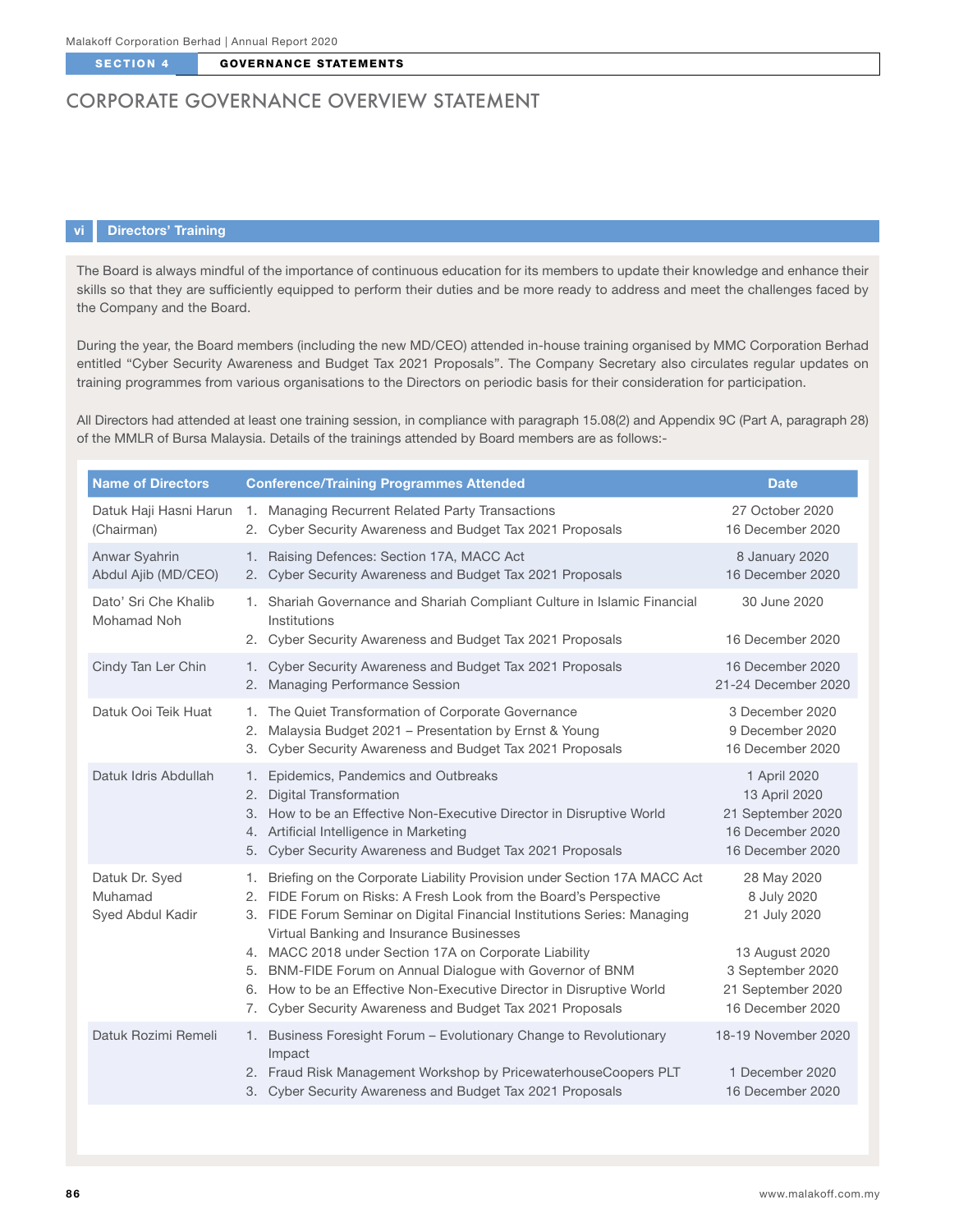### Induction Programme

In 2020, the Company has conducted a comprehensive induction programme to ease the new MD/CEO into his new roles and to assist him in understanding the Group's business strategy and operational matters. This has been the norm for new directors to attend the induction programme as soon as practicable after they are appointed to the Board. The induction programme includes briefings by each division head of key aspects of their respective section and the challenges currently faced by the Group.

#### EFFECTIVE AUDIT AND RISK MANAGEMENT

## **BAC**

The Board places great emphasis on the effectiveness and independence of the BAC to provide additional assurance and oversight relating to financial reporting process, internal controls, risk management and governance for the Group due to the substantial amount of risk and compliance matters that may stem from the Group's operations in the highly regulated industry.

The BAC assists the Board in relation to oversight of the following:

- External audit, including prudential audit requirements;
- Internal audit function;
- The integrity of statutory financial reporting including financial reporting principles, policies, controls and procedures;
- The effectiveness of the internal control and risk management framework;
- The completeness of related party transactions and recurrent related party transaction process to ensure the said transactions are fair, within arm's length and not detrimental to the minority shareholders' interests.

### Assessment of External Auditors

Other responsibility of BAC includes ensuring proper policies and processes are in place for the reporting of whistleblower matters and oversight of the internal audit issues.

The BAC comprises solely of NEDs where three out of four members are IDs. The BAC is chaired by an INED, Datuk Dr. Syed Muhamad Syed Abdul Kadir. One of the BAC members is a member of the Malaysian Institute of Accountants (MIA) thus fulfilling the requirement under paragraph 15.09(1)(c)(i) of the MMLR of Bursa Malaysia. Furthermore, each of the BAC member is financially literate in accordance with the definition suggested by the Corporate Governance Guide 3<sup>rd</sup> Edition 2017 ("CG Guide").

Under the CG Guide, continuous development programmes have been recommended for BAC members in relation to four areas namely core functions, skills development, role and purpose of the audit committee and topical updates. During the financial year under review, the BAC members have attended trainings for their continuous professional development to keep themselves abreast of the relevant developments in the industry which covered topics on cyber security and latest trend in waste management and implication on Malaysia.

The BAC oversees the external audit function. This includes reviewing and approving the external audit plan and assessing the performance of the external auditor. The BAC performs annual assessment of the processes and performance of the External Auditors (" $EA$ ") and had during the year assessed the quality of audit encompassing the performance of KPMG, the quality processes/ performance of the engagement team, audit team independence, objectivity and professionalism, audit scope and planning, audit fees, audit communication and interaction. Assessment questionnaires were used as a tool to obtain input from each BAC member and the Management.

Independence of the EA is important to the integrity of the audit function. In dealing with auditor independence, the BAC would assess the EA through a non-audit services policy approved by the Board on 23 May 2017. Under this policy, approval of the BAC is required for the engagement of the Group's EA for non-audit services, if the cumulative non-audit fees for the year reaches 50% of prior year's audit fees (including the fees for limited quarterly review). KPMG had provided a written assurance to the BAC that they had been independent throughout the audit engagement for FY2020 in accordance with the terms of all relevant professional and regulatory requirements. The Management had also ensured that necessary safeguards were in place when engaging KPMG to carry out non-audit services for the Group.

Details on the BAC are also elaborated in the BAC Report on pages 92 to 96 of this Annual Report.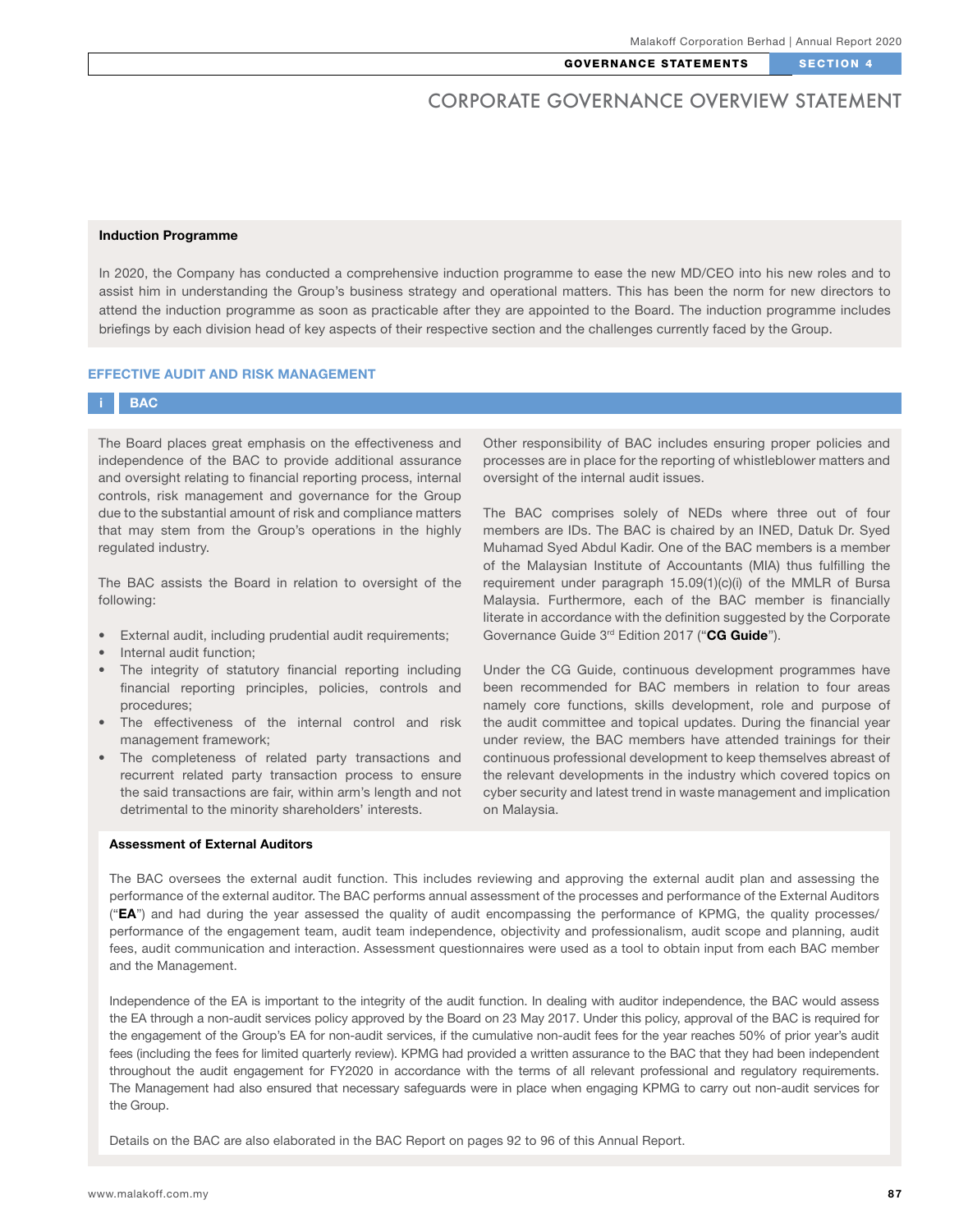# CORPORATE GOVERNANCE OVERVIEW STATEMENT

## Internal Audit Function

The Group Internal Audit ("GIA") supports the Board through the BAC in discharging its duties and governance responsibilities of maintaining a sound internal control system within the organisation. The internal audit function is considered an integral part of the assurance framework and GIA's mission is to enhance and protect organisational value by providing risk-based and objective assurance, advice and insight. At the same time, GIA also assists the BAC and Management to achieve the Company's goals and objectives by bringing a systematic and disciplined approach in evaluating and improving the effectiveness of the governance, risk management and control processes within the Group.

With its independent status within the Group, GIA reports directly and functionally to the BAC and administratively to the MD/ CEO. GIA is also independent of the activities and functions that it audits and performs its duties in accordance with the Internal Audit Charter, as approved by the BAC, which establishes the framework for the effective and efficient functioning of GIA. The BAC also reviews and approves the appointment and removal of the Chief Internal Auditor, the Annual Internal Audit Plan, budget and organisation structure of GIA to ensure that it is adequately resourced with competent staff to perform its role and function effectively.

The standards and practices adopted by GIA are aligned to the International Professional Practices Framework issued by the Institute of Internal Auditors. As at 31 December 2020, the total number of personnel in GIA was nine including the Chief Internal Auditor. The name, credential and work experience of the Chief Internal Auditor of GIA are disclosed on page 76 of this Annual Report.

Details of the internal audit function and activities are presented in the BAC Report on page 96 of this Annual Report.

## **Risk Management and Internal Control Framework**

Malakoff has established a Group risk management framework which forms the basis of the risk management strategy in managing a broad range of financial and non-financial risks that the Group is exposed to its operating environment.

The Board always emphasises the importance of maintaining a sound risk management and internal control system in the organisation. The Enterprise Risk Management Policy & Framework ("ERMPF") ensures a structured risk management process is adopted across the Group. The ERMPF incorporates process relating to the identification, analysis, evaluation, treatment, monitoring, review, communication and consultation of the Group's risks and controls.

In overseeing the risk management and internal control governance for the Malakoff Group, the Board has delegated its responsibility to the BRIC. The BRIC comprises four NEDs, a majority of which are IDs, and chaired by an INED. The BRIC assists the Board to oversee the risk management activities and to support the Board in fulfilling its responsibility for identifying significant risks and ensuring the implementation of appropriate controls and systems to manage the overall risk exposure of the Group. The BRIC reports to the Board on a quarterly basis and provide reasonable assurance that any identified risk that may have adverse impact on the Group's objectives are mitigated and managed.

BRIC is also delegated with the responsibility to review and recommend investment proposals submitted by the Management. Under this purview, the Board had given authority to the BRIC to review and recommend the Group's major investments, including bidding for power, water generation and waste management projects. BRIC is responsible in assessing the key risks including funding options and costs as well as investment returns in accordance with the Group's Core Investment Policy and Guidelines.

Malakoff continues to uphold the highest standards of ethical conduct, integrity and accountability in all our business activities and operations. With the adoption of Malakoff Group Anti-Bribery Policy ("ABP"), the Group applies zero-tolerance policy towards any form of bribery by, or of, its employees or any persons or companies acting for or on behalf of the Group. The Integrity & Governance Unit was established to support the implementation of the ABP, with direct access to the Board and Senior Management on issues concerning bribery and integrity.

In 2020, Covid-19 pandemic has impacted all aspects of our lives and the Group is not spared through this unprecedented time. It affects how Malakoff Group works and manages its businesses. The Board and Senior Mvanagement are always on high alert on the pandemic condition and ensure the Group's working policies and procedures are in adherence to the Government directives in managing the pandemic. Stringent measures are implemented throughout the Malakoff Group to prevent infection at the workplace and premises to minimise the disruptions and ensure continuity of the Group's businesses and operations.

Details of the Company's risk management framework and internal control system are set out in the Statement on Risk Management and Internal Control on pages 97 to 100 of this Annual Report.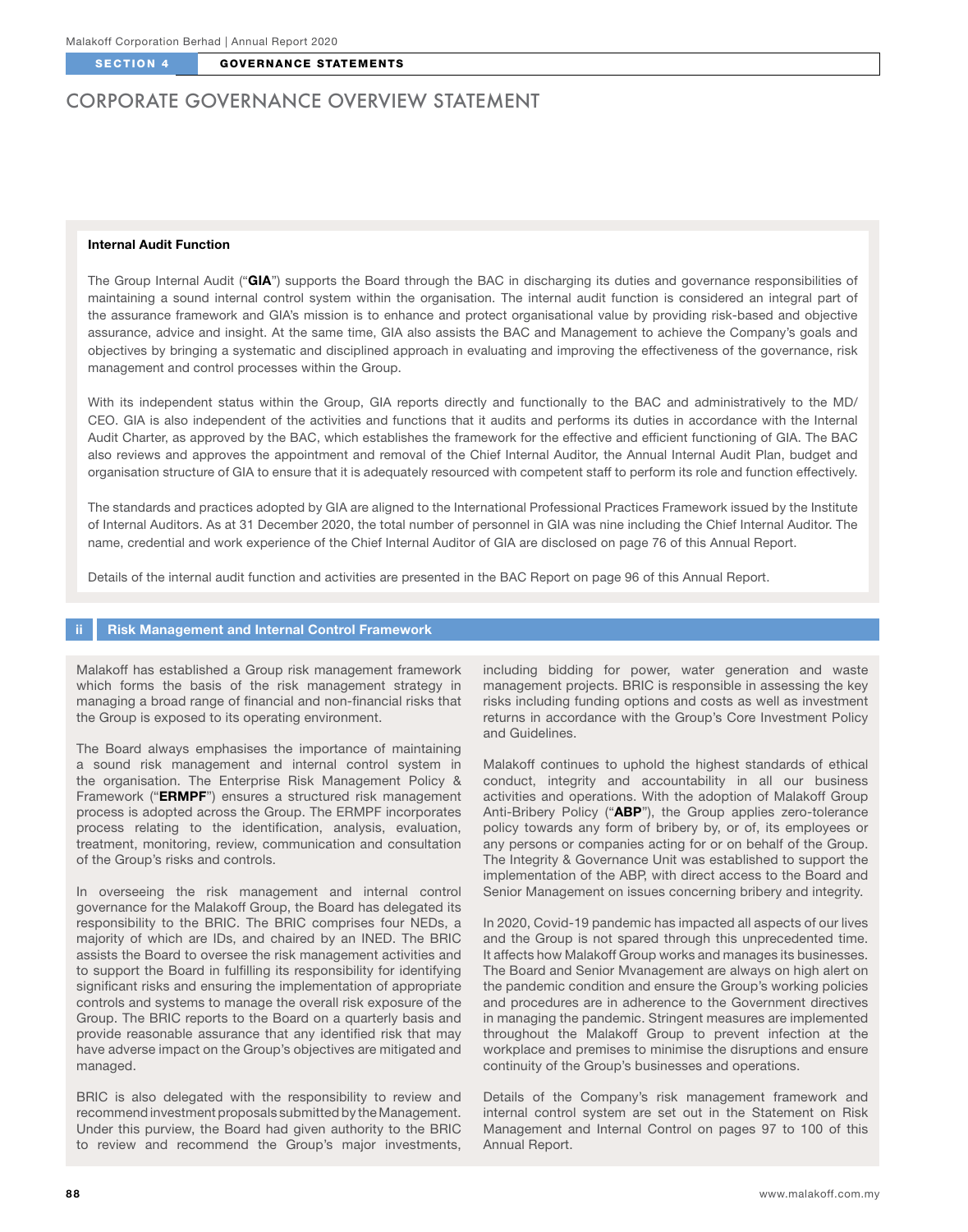### COMMUNICATING WITH OUR SHARFHOLDERS

Malakoff recognises the necessity of balancing the expectations of our shareholders and the Group's capabilities in creating value. Hence, it is important to provide the shareholders and the broader investment community with facilities to access up-to-date information, participate in shareholders' decision of the Company and provide avenues for two-way communication between the Company, the Board and shareholders. Malakoff has developed an investor engagement platform for engaging with shareholders, the media and the broader investment community.

In 2020, we continued our investor engagement efforts, focusing on building a better market understanding and a strong foundation with the shareholders. We believe that consistent and transparent engagement are essential towards achieving a fair market valuation of the Group. Malakoff's Investor Relations ("IR") unit facilitates a two-way communication between the Group and the investment community via the following channels:

- Corporate Website provides an essential platform for investors and other stakeholders to access information periodically through the Investor Relations section at www.malakoff.com.my;
- Annual/Extraordinary General Meeting offers an opportunity to our shareholders to raise their questions and concerns on the Group's performance directly to our Board and Management;
- One-on-One and Group Meetings/Investor Conferences/Roadshows throughout the year, we held meetings with major institutional investors, individual shareholder groups and financial analysts to share and discuss the Group's business performance and its strategic plan; and
- Annual Report our Annual Report provides a comprehensive report on the Group's financial results, business operations and strategic direction.

Through these channels, Malakoff's financial and operational performance, its strategic direction, as well as industry trends and prospects, are consistently communicated to manage investor expectations on the Group's current and future performance. We also provide constant feedback to the Board and the Management in creating a thorough understanding of the investor sentiment and sector trends within the wider investment landscape.

Malakoff's Corporate Disclosure Policy provides the proper framework and guidelines to govern the release of material and sensitive information, in line with disclosure requirements. The Head of Investor Relations and/or a member of the Senior Management usually represent Malakoff in its communication with the investment community.

#### Analyst Briefings

Concurrent with the release of the Group's quarterly results announcement to Bursa Malaysia, Malakoff would conduct an analyst briefing session to give further insights into the financial results, business operations and strategic direction for the year under review. The briefings are normally through face-to-face interaction with conference call facilities to ensure full access to the intended audience. However, unprecedented times called for digital channels to be adopted, with continued communications through virtual briefings. Following the previous practice, the CEO of Malakoff would present the quarterly performance to the audience before proceeding with the Question and Answer ("Q&A") session.

As of end-December 2020, a total of 15 research houses provided coverage on the Group. This reflects strong interest from the investment community and shows that Malakoff is closely tracked by domestic and international sell-side research houses as well as buy-side investors. The analyst recommendation as at 31 December 2020 is provided in the chart for reference:



(Source from 15 Research Houses)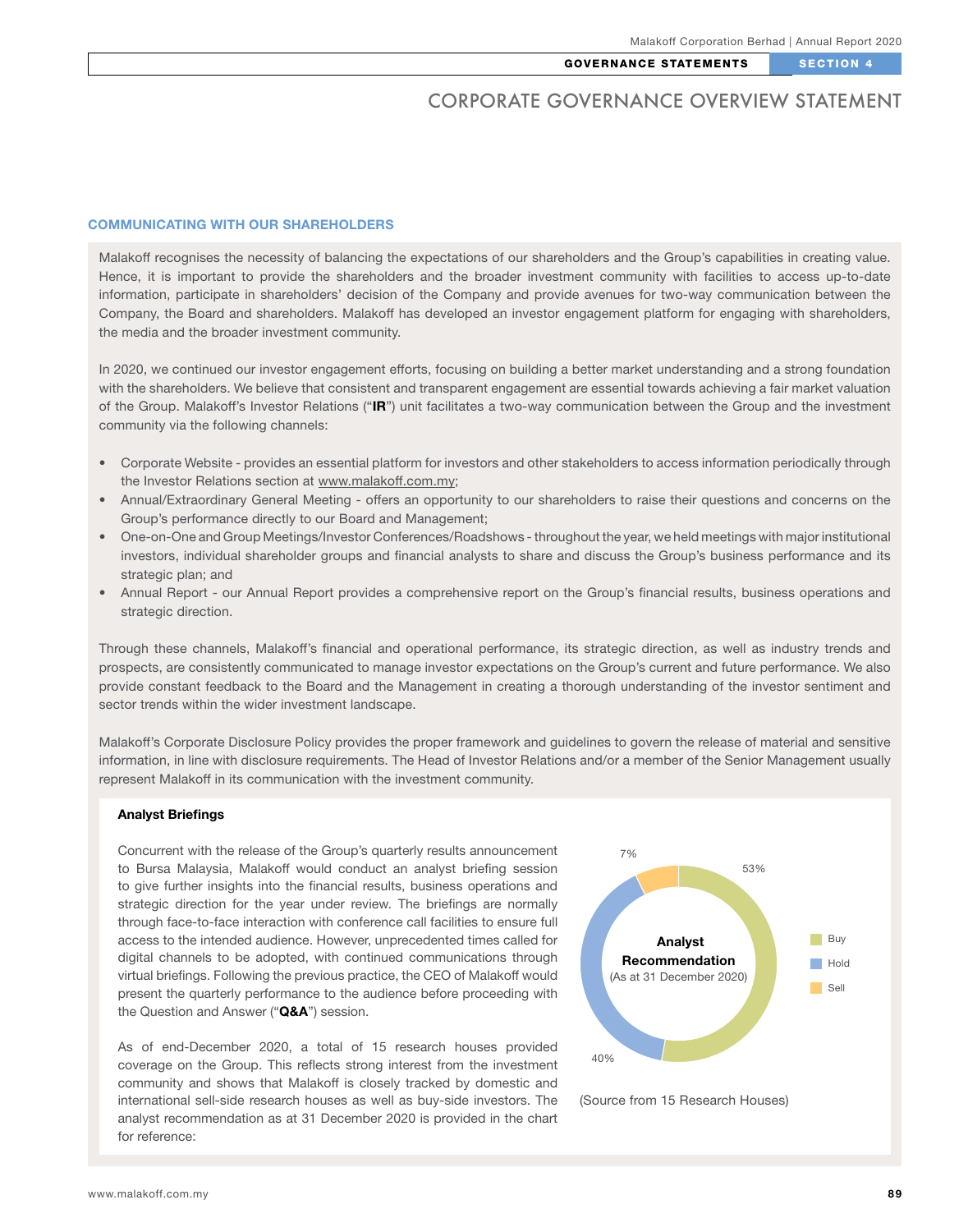# CORPORATE GOVERNANCE OVERVIEW STATEMENT

We also tabulated the analyst briefing dates for 2020 as follows:-

| <b>Date</b>      | Event                     | <b>Analyst Briefing</b>        | <b>Total Participants</b> |
|------------------|---------------------------|--------------------------------|---------------------------|
| 19 February 2020 | 4Q 2019 Financial Results | Direct Meeting/Conference Call | 35                        |
| 21 May 2020      | 1Q 2020 Financial Results | Virtual via Microsoft Teams    | 33                        |
| 19 August 2020   | 2Q 2020 Financial Results | Virtual via Microsoft Teams    | 33                        |
| 24 November 2020 | 3Q 2020 Financial Results | Virtual via Microsoft Teams    | 37                        |

## Investor Relations Activities

During the year under review, we increased our engagements with the investment community and conducted more than 50 one-to-one and group meetings. During these engagements, the Group would address their concerns, where possible, to deliver sustainable value to its shareholders. In 2020, there were increased engagements with the Environmental, Social and Governance ("ESG") investors due to the higher focus on sustainability matters. Additionally, we are actively engaged with other IR stakeholders such as Bursa Securities, Malaysia Investor Relations Association ("MIRA"), and other IR service providers to ensure the Group practices the highest standards of transparency and disclosure.



Shareholders are welcome to raise queries or concerns regarding the Group at any time throughout the year. Communication and feedback from the shareholders can be directed to our IR team through the following contact:

| $\odot$                                                                         | Q                            | $\sim$                           |
|---------------------------------------------------------------------------------|------------------------------|----------------------------------|
| <b>Head of Investor Relations</b><br>Malakoff Corporation Berhad                | <b>Tel:</b> $+603$ 2263 3240 | <b>Email:</b> ir@malakoff.com.my |
| Level 11, Block 4, Plaza Sentral,<br>Jalan Stesen Sentral 5, 50470 Kuala Lumpur | <b>Fax:</b> $+603$ 2263 3377 |                                  |